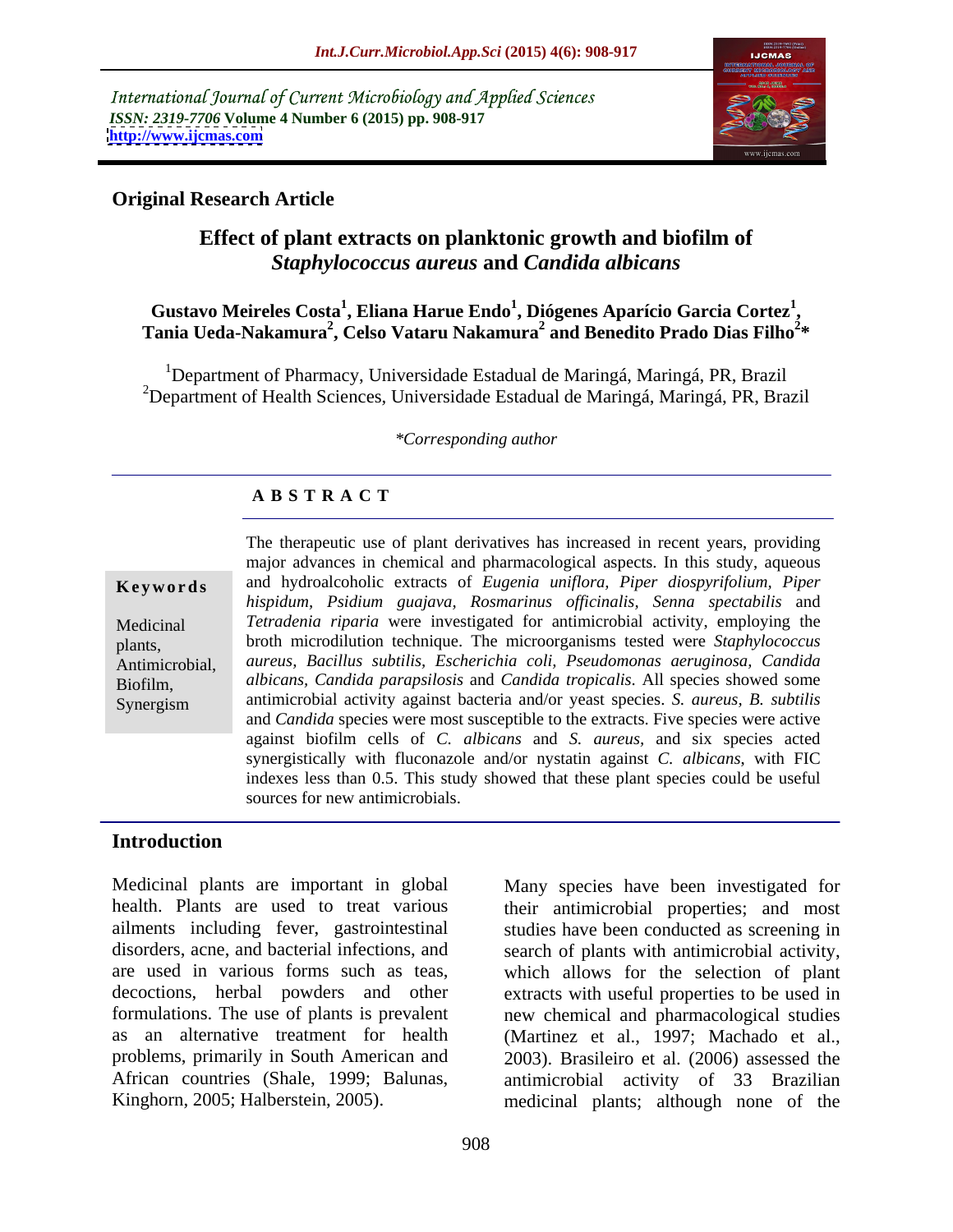extracts was effective against Gram-negative and *Rosmarinus officinalis*, and leaves, bacteria, 13 extracts showed good activity flowers and twigs from *Senna spectabilis* against *Staphylococcus aureus*. Microbial resistance has been a major challenge for Plants, State University of Maringá (UEM), public health, especially when associated Maringá, Paraná. Leaves from *Piper*  with biofilm-forming cells that are more *diospyrifolium* were collected at the Horto resistant to drug treatment. In addition, the Florestal Dr. Luiz Teixeira Mendes in great concern caused by the undesirable Maringá. Specimens of the plant material effects of antimicrobials has contributed to a are deposited at the UEM Herbarium. growing search for plant-derived therapeutic *Tetradenia riparia* was collected in the alternatives (Spellberg et al., 2004; Alviano et al., 2009). The high incidence of infections, particularly in immune- and a specimen is deposited at the UNIPAR compromised individuals, increases the importance of and the search for new alternative therapeutic compounds. Natural products have great potential in research on and treatment of infectious diseases. Various Plant material was dried in a circulating-air classes of substances have been isolated oven at 40°C and then ground. Subsequently from species of the genus *Piper*, such as alkaloids, neolignans, terpenes, lignans, for 48 h at 25°C, protected from light. which have demonstrated bioactivity Extracts were obtained by vacuum (Nakamura et al., 2006). According to evaporation, resulting in two residues, Nascimento et al. (2000), the use of plants to referred to as the aqueous extract which was treat infectious diseases, has been lyophilized, and the hydroalcoholic extract, extensively applied, and information from which was taken with ethyl acetate and left the literature and the results show the great at room temperature until complete potential of plants for therapeutic treatments, evaporation of the solvent. The extracts despite the fact that they do not have been thoroughly studied, and more studies need to be conducted to search for new components. The antimicrobial activity of some plants has been attributed to oxygenated terpenes, tannins, aldehydes and cardiac glycosides (Bertini, 2005). In this study, we evaluated antimicrobial effects of extracts from and Staphylococcus aureus ATCC 25923. different plant species (Table 1) against planktonic and biofilm bacterial and fungal Agar (MHA-Difco) at 4°C and cultured in cells. Combinations of extracts and Mueller-Hinton Broth (MHB-Difco) before antimicrobial drugs were also evaluated.

Plant material was collected in April 2012, in the morning. Leaves from *Eugenia uniflora, Piper hispidum, Psidium guajava,* 

were collected in the Garden of Medicinal are deposited at the UEM Herbarium. Medicinal Garden of the Universidade Paranaense (UNIPAR), Umuarama, Paraná, Herbarium.

# **Preparation of extracts**

it was soaked in 90/10% (v/v) ethanol-water were stored at  $-10^{\circ}$ C.

# **Strains and growth conditions**

The bacterial strains were *Escherichia coli* ATCC 25922, *Pseudomonas aeruginosa* ATCC 27853, *Bacillus subtilis* ATCC 6623 and *Staphylococcus aureus* ATCC 25923. They were maintained in Mueller-Hinton each experiment.

**Material and Methods** The yeast strains were *Candida albicans* **Plant material** ATCC 10231, *Candida parapsilosis* ATCC 22019 and *Candida tropicalis* ATCC 28707, maintained on Sabouraud Dextrose Agar (SDA-Difco) at 4 °C and cultured in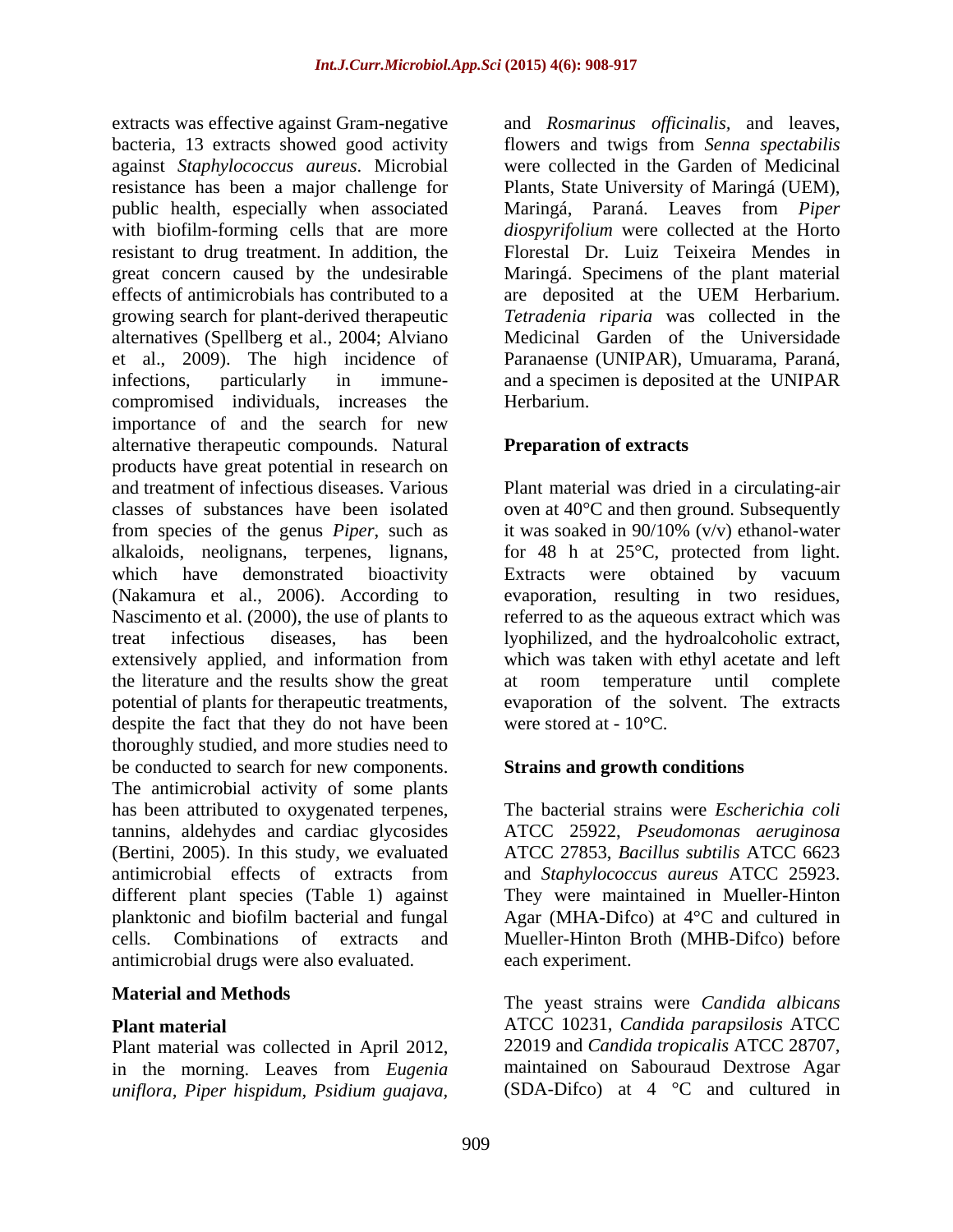Sabouraud Dextrose Broth (CSD) (Difco) at **Biofilm** 37 °C before each experiment.

Antibacterial and antifungal assays were suspension containing  $1 \times 10^6$  cells/mL in performed by the microdilution method in RPMI 1640 medium with L-glutamine sterile flat-bottom microplates, according to without bicarbonate, buffered with 0.165 M CLSI (2008, 2013). Each well contained appropriate test samples, culture medium, and approximately  $10^5$  cells/mL for bacteria and  $10^3$  cells/mL for yeasts. Serial two-fold phosphate buffered saline (PBS), and dilutions of each extract were done in a dilutions of extracts ranging from 15.6 to microdilution plate (96 wells) containing 100 µl of culture medium. Next, the inoculum was added to each well. The rinsed with PBS. For the MTT reduction microplates were incubated at 37 °C during assay, slight modifications of the method 24 h for bacteria and 48 h for yeast. The utilized by Schillaci et al. (2008) were made. MIC was defined as the lowest 20 µl of MTT solution (5 mg/mL in PBS) concentration which resulted in inhibition of was added to each well and the plates were visual growth. Minimal bactericidal and incubated at 37 °C for 4 h. After staining, fungicidal concentrations (MBC and MFC) the MTT solution was removed from each were determined by subculturing 10 µl of the culture from each negative well and dissolve the MTT formazan product. 100 µl

Checkerboard tests were performed with *C.*  using RPMI 1640 medium buffered with medium supplemented with 1% glucose ranged from 0.24 to 250 µg/mL for µg/mL for the extracts. Plates were incubated at 37 °C for 48 h. The fractional inhibitory concentration (FIC) index is **Ergosterol assay** defined as the sum of the MIC of each drug in combination, divided by the MIC of the MICs of extracts against *C. albicans* were drug used alone. An FIC index  $\leq 0.5$  is determined as described previously considered synergism; an FIC index  $> 4$  is antagonism; and a result  $> 0.5$  but  $\leq 4$  is presence of ergosterol at the concentrations indifferent (ODDS, 2003)]. of 50, 100, 200 and 400 µg/mL in RPMI

## **Biofilm**

**Microdilution MIC determination** microtiter polystyrene plates. Assays were <sup>5</sup> cells/mL for bacteria removed, the wells were washed with from the positive control. of DMSO was transferred to a new plate, **Checkerboard nm** using a microplate reader. *C. albicans* biofilm was formed on 96-well done twice in triplicate. 100 µl of a  $^6$  colle/m<sub>I</sub> in cells/mL in without bicarbonate, buffered with 0.165 M MOPS was seeded in wells and incubated at 37°C for 48 h. Next, the well content was 1000 µg/mL were added to each well. After incubation at 37  $\degree$ C for 24 h, the wells were well and 100 µl of DMSO was added to and the optical density was measured at 570

*albicans*, by the broth microdilution microtiter polystyrene plates. Assays were reference procedure of the CLSI at a final done twice in triplicate. 100 µl of a inoculum of 0.5 x 10<sup>3</sup> to 2.5 x 10<sup>3</sup> cells/mL, suspension containing 1 x 10<sup>8</sup> cells/mL TSB 0.165 M MOPS. The final concentrations were seeded in wells and incubated at 37  $^{\circ}$ C fluconazole and nystatin, and 15.60 to 1000 was the same as described above for *C.*  The *S. aureus* biofilm was formed in 96-well  $8$  collemn TCD cells/mL TSB medium supplemented with 1% glucose were seeded in wells and incubated at 37 °C for 24 h. The remainder of the procedure *albicans*.

# **Ergosterol assay**

determined as described previously (SORTINO et al., 2007) in the absence and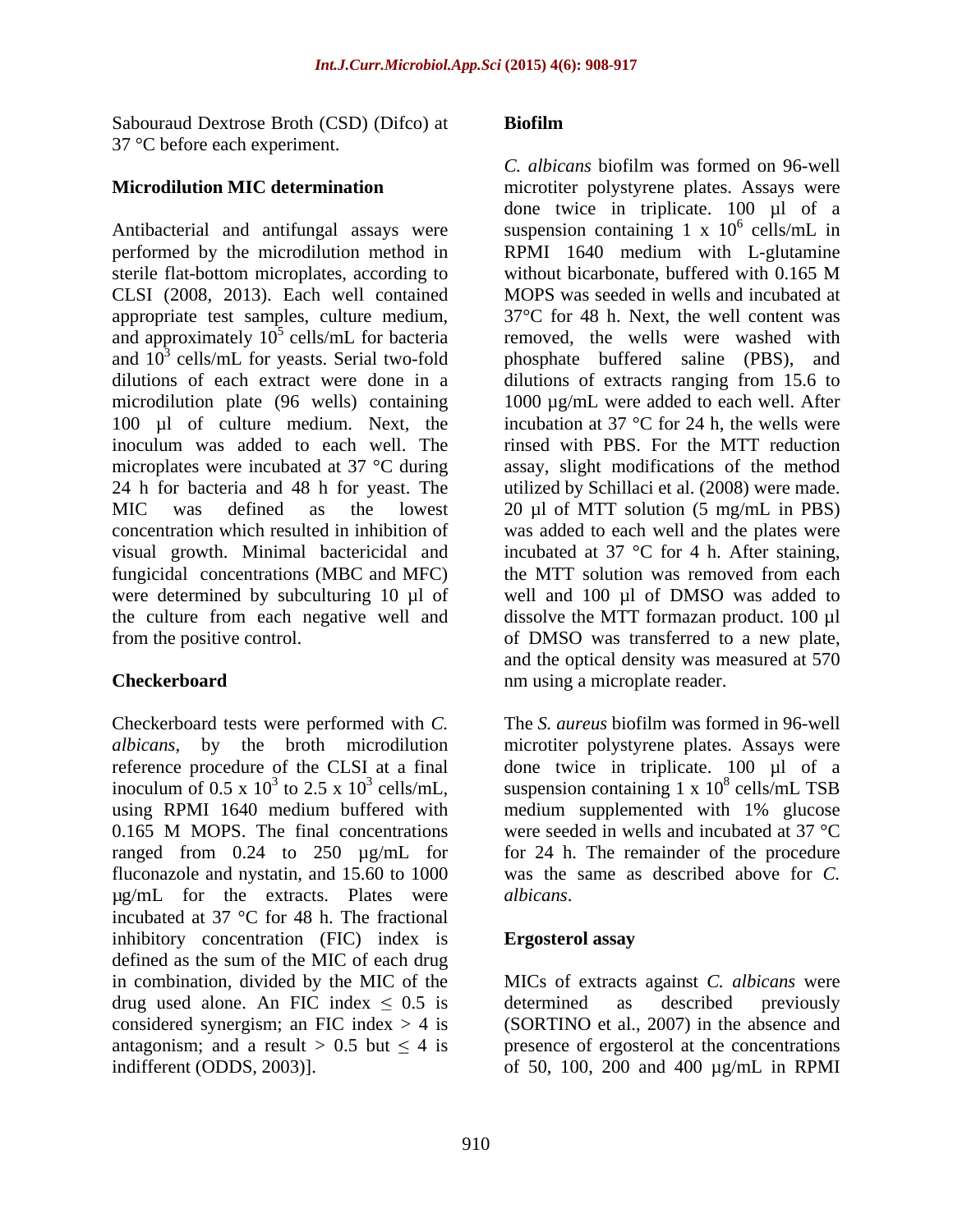medium. Amphotericin B was used as the membrane of Gram-positive bacteria,

# **Results and Discussion**

Several hydroalcoholic extracts from monoterpenes and diterpenes found in the different plant species showed good activity against Gram-positive bacteria and yeasts (Table 2). The antifungal activity of *P. hispidum* may be due to the presence of amides (NAVICKIENE, 2000). In recent *Saccharomyces cerevisiae* and *Trichophyton mentagrophytes*, which led to the isolation of active compounds such as pyrrolidine and was moderately active against C. piperidine amides from *P. hispidum* and benzoic acid from *P. dilatum* (PESSINI,

Hussain et al. (2010), essential oil from determine the Minimal Bactericidal rosemary has good antimicrobial activity, with an inhibition zone comparable to the  $\Box$  Fungicidal Concentration (MFC).  $P$ . facilitates penetration into the cell

control drug. causing increased cell death (DENYER, membrane of Gram-positive bacteria, 1991).

**Antibacterial and antifungal effects** *spectabilis* were active against *B. subtilis*, *C.*  Aqueous and hydroalcoholic extracts from and branches were practically inactive seven species of plants were evaluated for against all microorganisms tested, stated that antimicrobial activity, using the technique of the chemical constituents of the same plant broth microdilution. Good activity was are different depending on which parts are considered to be MICs  $\leq 100$   $\mu$ g/mL, used in the study. *T. riparia* was active moderate activity a MIC of 100 to 500 against *C. albicans,* with an MIC of 62.5 g/mL, and weak or inactive a MIC  $>$  500  $\mu$ g/mL. Gazim et al. (2010) attributed the g/mL (HOLETZ et al., 2002). antimicrobial activity of *T. riparia* to In this study, different extracts from *S. parapsilosis* and *C. tropicalis*, but leaves oxygenated sesquiterpenes and oxygenated essential oil obtained from its leaves.

years, several studies have reported was effective against *S. aureus* with an MIC antifungal activity of *Piper* species, of 31.2  $\mu$ g/ml, and against *C.parapsilosis* particularly against *C. albicans*, and *C. tropicalis,* with an MIC of 15.6 2005). *C. parapsilosis* and C*. tropicalis,* with an *R. of icinalis* was active against *S. aureus* show good inhibition of certain pathogens with an MIC of 15.6  $\mu$ g/mL, *B. subtilis* with have the ability to kill microorganisms. an MIC of 62.5  $\mu$ g/mL and *C. parapsilosis* After subculturing 10  $\mu$ l of the culture from with an MIC of 62.5  $\mu$ g/mL. According to each negative well, it was possible to control ciprofloxacin; these authors *diospyrifolium* had an MBC at 62.5 µg/mL attributed the activity to the major against *B.subtilis*. *P. hispidum* showed good compound 1,8-cineol. Santoyo et al. (2005) bactericidal activity against *S. aureus* and *B.*  attributed antimicrobial properties to the *subtilis*, with an MBC of 62.5 µg/mL. The compounds  $\alpha$ -pinene, camphor, verbenone species with the best fungicidal activity was and borneol. An important feature of R. *officinalis*, with MFC values of 62.5 and essential oils is hydrophobicity, which 250  $\mu$ g/mL for *C. parapsilosis* and *C.* Our aqueous extracts were less effective than hydroalcoholic extracts, but some extracts showed good activity. *E. uniflora* g/mL. *P. guajava* inhibited *C. parapsilosis,* with an MIC of 15.6  $\mu$ g/mL. *R. officinalis* was moderately active against *C. parapsilosis* with an MIC of 125  $\mu$ g/mL. Flowers of *S. spectabilis* were active against MIC of  $125 \mu g/mL$ . Not all extracts that determine the Minimal Bactericidal Concentration (MBC) and Minimal Fungicidal Concentration (MFC). *P. tropicalis*, respectively.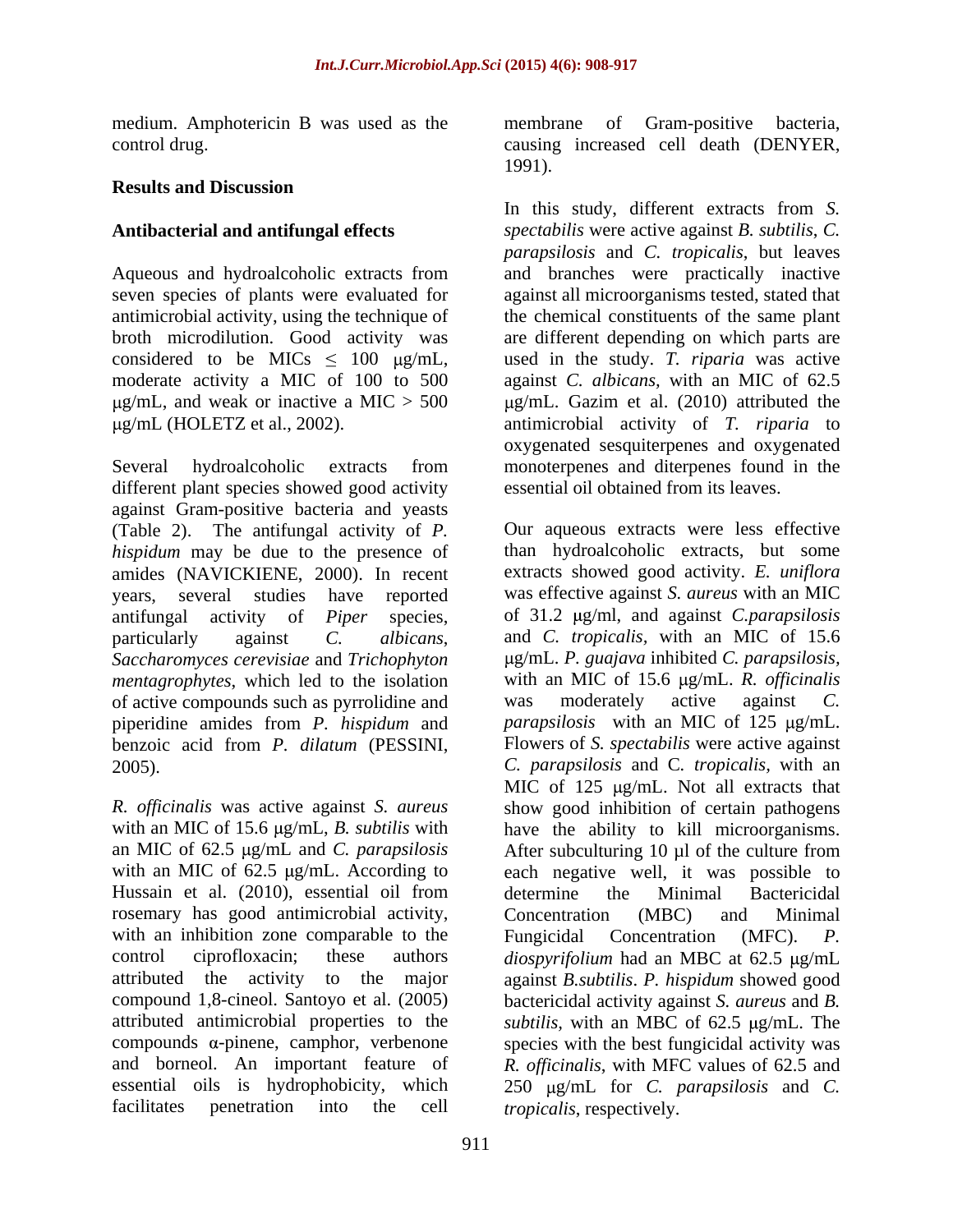| Specie (Family) (Herbarium number<br>according to colector) | Used parts                  | Popular use                                                                                                                      |
|-------------------------------------------------------------|-----------------------------|----------------------------------------------------------------------------------------------------------------------------------|
| Eugenia uniflora (Mirtaceae (8419)                          | Leaves                      | hypertension, rheumatism, diarrhea                                                                                               |
| Psidium guajava (Mirtaceae)(8423)                           | Leaves                      | colic, colitis, diarrhea, stomach pain, wounds<br>and ulcers                                                                     |
| Piper diospyrifolium (Piperaceae)(15095)                    | Leaves                      | gynecological diseases, intestinal disorders                                                                                     |
| Piper hispidum (Piperaceae)(9137)                           | Leaves, roots<br>and fruits | astringent, diuretic, hemorrhoid, rheumatism,<br>dysenteria                                                                      |
| Rosmarinus officinalis (Labiateae)(10480) Leaves            |                             | antispasmodic in renal colic, disminorréia of<br>respiratory disorders                                                           |
| Senna spectabilis (Leguminosae)                             | Leaves                      | colds and flu, laxative, antimicrobial                                                                                           |
| Tetradenia riparia (Lamiaceae) (2502)                       | Leaves                      | malaria, angina, skin disease, gastroenteritis,<br>gonorrhea, diarrhea, headaches, bronchitis,<br>coughs, ulcers, kidney disease |

# **Table.1** Plant material used to testing antimicrobial activity

# **Table.2** Minimal Inhibitory Concentrations ( $\mu$ g/mL) of hydroalcoholic extracts against bacteria<br>and yeasts and yeasts

| Plant                                          | S. aureus   | B. subtilis | E.coli       |                     |       |                         |       |
|------------------------------------------------|-------------|-------------|--------------|---------------------|-------|-------------------------|-------|
|                                                |             |             |              | aeruginosa albicans |       | parapsilosis tropicalis |       |
| E. uniflora<br>P. guajava<br>P. diospyrifolium | >1000       | $\geq 1000$ | >1000        | >1000               | 125   | 31.2                    | 31.2  |
|                                                | 62.5        | 62.5        | >1000        | >1000               | 125   | 15.6                    | >1000 |
|                                                | 62.5        |             | 7.8 > 1000   | >1000               | 250   | >1000                   | >1000 |
| P. hispidum                                    | 62.5        |             | $7.8$ > 1000 | >1000               | 62.5  | 15.6                    | 15.6  |
| R. officinalis                                 | 15.6        | 62.5        | >1000        | >1000               | 250   | 62.5                    | 125   |
| S spectabilis (flowers twigs)                  | >1000       |             | 62.5 > 1000  | >1000               | >1000 | 15.6                    | >1000 |
| <i>S spectabilis</i> (flowers)                 | >1000       | 1000        | >1000        | >1000               | 250   | 62.5                    | 15.6  |
| S spectabilis (leaves)                         | >1000       | 1000        | >1000        | >1000               | 250   | 250                     | 500   |
| S spectabilis (twigs+leaves)                   | $\sim 1000$ | >1000       | >1000        | >1000               | >1000 | 125                     | >1000 |
| T. riparia                                     | >1000       | $\geq 1000$ | >1000        | >1000               | 62.5  | 125                     | >1000 |

# **Table.3** FIC index for combination of extracts and antifungal agents

| Plant species                    | Antifungal agent | FIC index |
|----------------------------------|------------------|-----------|
| E. uniflora                      | Fluconazole      | 0.31      |
|                                  | Nystatin         | 0.49      |
|                                  | Nystatin         |           |
| P. diospyrifolium<br>P. hispidum | Fluconazole      |           |
|                                  | Nystatin         | 0.12      |
| R. officinalis                   | Nystatin         |           |
| S. spectabilis (flowers)         | Nystatin         |           |
| T. riparia                       | Nystatin         |           |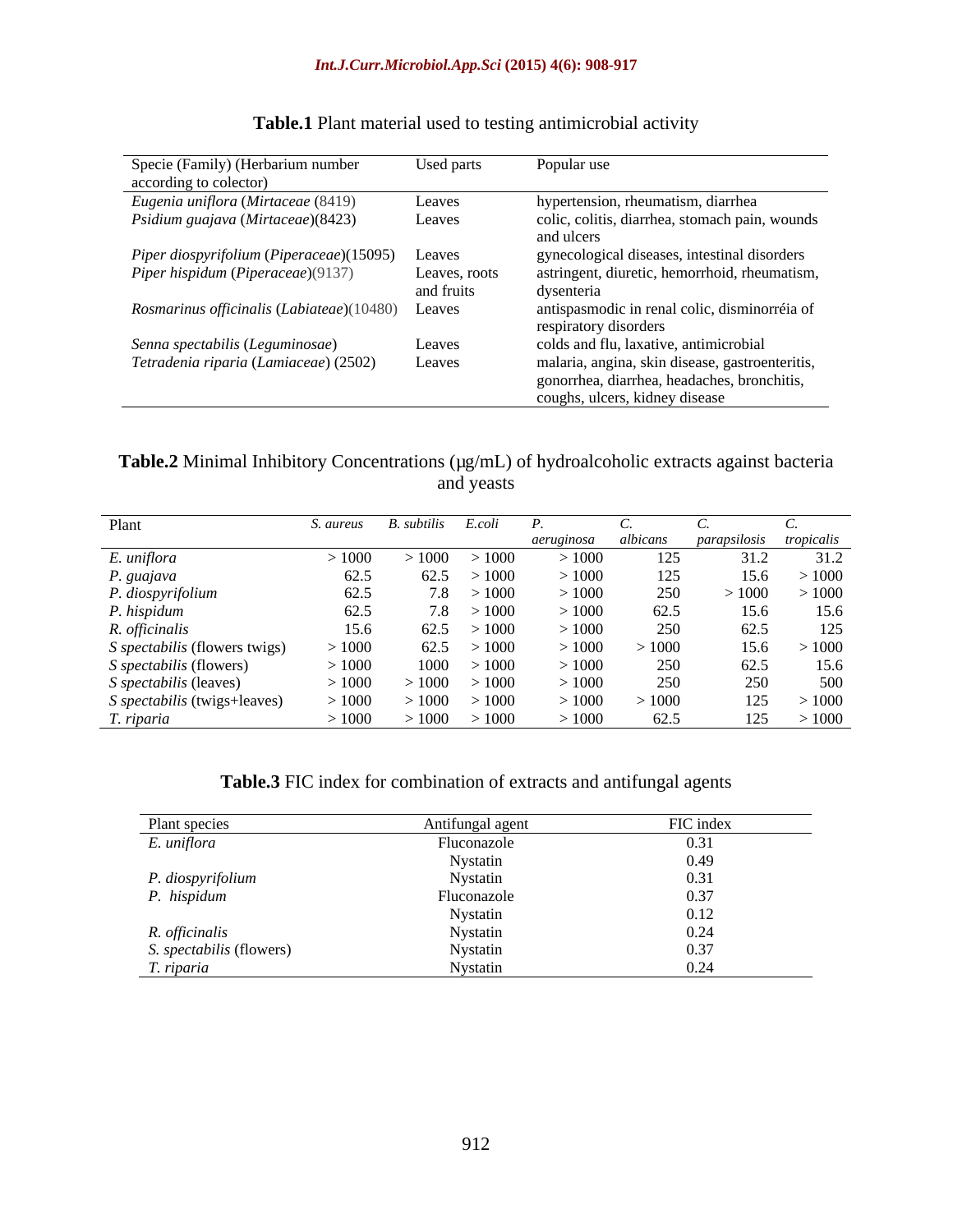| <b>Plants</b>                    | Planktonic cells | Biofilm 48h                   |
|----------------------------------|------------------|-------------------------------|
| E. uniflora                      |                  |                               |
| P. guajava                       | $\sim$ $\sim$    | >1000                         |
| P. diospyrifolium<br>P. hispidum | 250              |                               |
|                                  | 62,5             |                               |
| T. riparia                       |                  |                               |
| Fluconazole                      |                  | $\sim$ $\sim$ $\sim$<br>>1000 |
| Nystatin                         |                  |                               |

Table.4 Inhibitory concentrations to planktonic and biofilm cells of *Candida albicans* ( $\mu$ g/mL)

**Table.5** Inhibitory concentrations to planktonic and biofilm cells of *Staphylococcus aureus* (µg/mL)

| Plants                                                  | Planktonic cells | <b>Biofilm</b> |
|---------------------------------------------------------|------------------|----------------|
|                                                         | $\overline{C}$   |                |
| P. diospyrifc<br>P. hispidum                            | 505              |                |
|                                                         | 62 S             |                |
|                                                         |                  |                |
| <i>P. guajava</i><br><i>R. officinalis</i><br>Penicilin |                  |                |
| Vancomicin                                              |                  |                |

**Figure.1** Isobolograms for combinations of extracts and antifungal agents. A and C) Synergism between *P. hispidum* and Fluconazole and Nystatin. B and D) Synergism between *E. uniflora* and Fluconazole and Nystatin. Concave curves indicate synergism

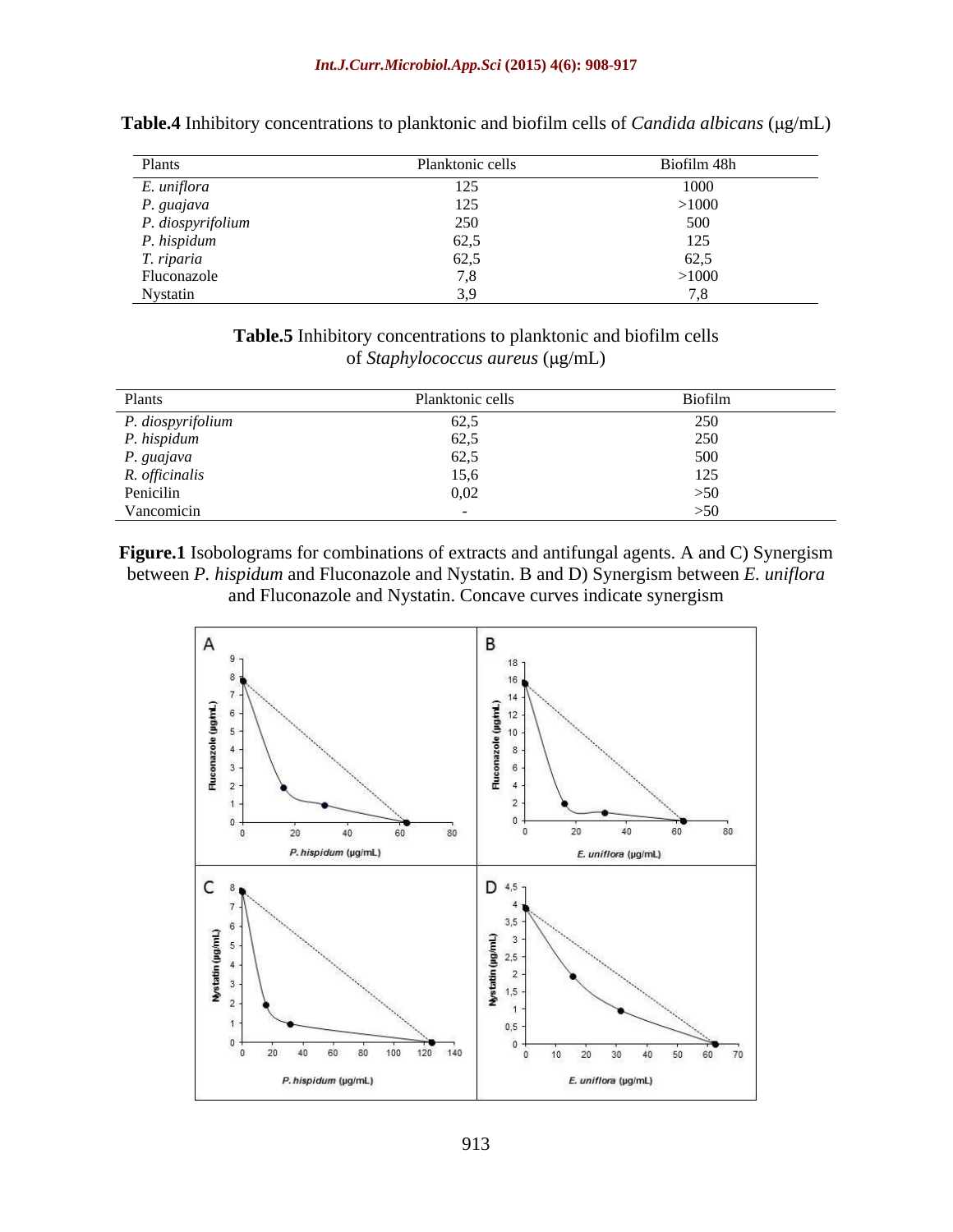isobolograms (Figure 1). Six extracts nystatin, and *E. uniflora* and *P. hispidum* acted synergistically with both antifungals MIC of the drug used alone. An FIC index  $\leq$ indifferent (ODDS, 2003). *albicans*.

In view of the lack of new classes of The inhibition of the S. *aureus* biofilm was antifungal drugs with novel mechanisms of also evaluated by reduction of MTT. Table 5 action, the increase of infections caused by shows that hydroalcoholic extracts were opportunistic fungi and fungal resistance, active against biofilms at concentrations at combinations of drugs may be an effective least three times above the inhibitory therapeutic strategy. Therapeutic concentrations on planktonic cells; this interactions are described as synergistic, occurs because cells in biofilms are more indifferent and antagonistic. Several plants have been shown to act synergistically with antibiotics, with an advantage for treatment, Biofilm cells have a unique developmental including benefits such as a broader characteristic compared to planktonic cells, spectrum of efficacy, improved safety and tolerability, reduced toxicity, and reduced increasing their tolerance to about 10 to 100 resistance to antifungal agents (ENDO 2010; times greater than the planktonic form CABRAL, 2013). Some proposed (HARRISON, 2004; REIS, 2011). *R.*  mechanisms for the synergistic antifungal *officinalis* was more effective in inhibiting effect are (i) inhibition at different stages of biofilm at 125 µg/ml, and *P. diospyrifolium* the same biosynthetic pathway; (ii) greater and *P. hispidum* were effective at 250 penetration of an antifungal agent because of  $\qquad \qquad$  µg/ml. Quave et al. (2008) reported that 10 the effect on the wall or other agent of the plants showed inhibition of biofilm membrane; (iii) simultaneous inhibition in formation against *S. aureus*, one of them, *R.* different fungal targets (JOHNSON et al. *officinalis*, at 8 µg/mL. The difference in 2004). antimicrobial activity in the same species

the MTT reduction assay for *C. albicans* strains. Plant extracts tend to be more

**Checkerboard** effective in planktonic cells than in sessile Synergism between hydroalcoholic extracts shown in Table 4. The hydroalcoholic and fluconazole or nystatin can be checked extract of *T. riparia* was effective in by the FIC index (Table 3) and inhibiting biofilm at a concentration of 62.5 showed synergism with fluconazole or obtained for planktonic cells. *T. riparia* was fluconazole and nystatin against *C. albicans*. <br>The fractional inhibitory concentration (FIC) effective against biofilm cells at 125 µg/mL, index is defined as the sum of the MIC of only one dilution above the MIC for each drug in combination, divided by the planktonic cells. *P. diospyrifolium* was 0.5 is considered synergism; FIC index > 4 g/mL. *E. uniflora* and *P. guajava* were is antagonism; and a result  $> 0.5$  but  $\leq 4$  is inactive against the biofilm formed by *C*. (biofilm) cells, according to the results g/mL, the same inhibitory concentration more effective than fluconazole, but less effective than nystatin, with an MIC of 7.8 g/mL for biofilm cells. *P. hispidum* was moderately effective, with an MIC of 500

*albicans*. The inhibition of the *S. aureus* biofilm was resistant than planktonic cells.

**Biofilm** such as soil type, moisture or light and Inhibition of biofilm cells was evaluated by composition of the plant (CORREA Jr, making them more resistant to antibiotics, plants showed inhibition of biofilm might be due to factors related to culture, harvest time, which can affect the chemical 1991).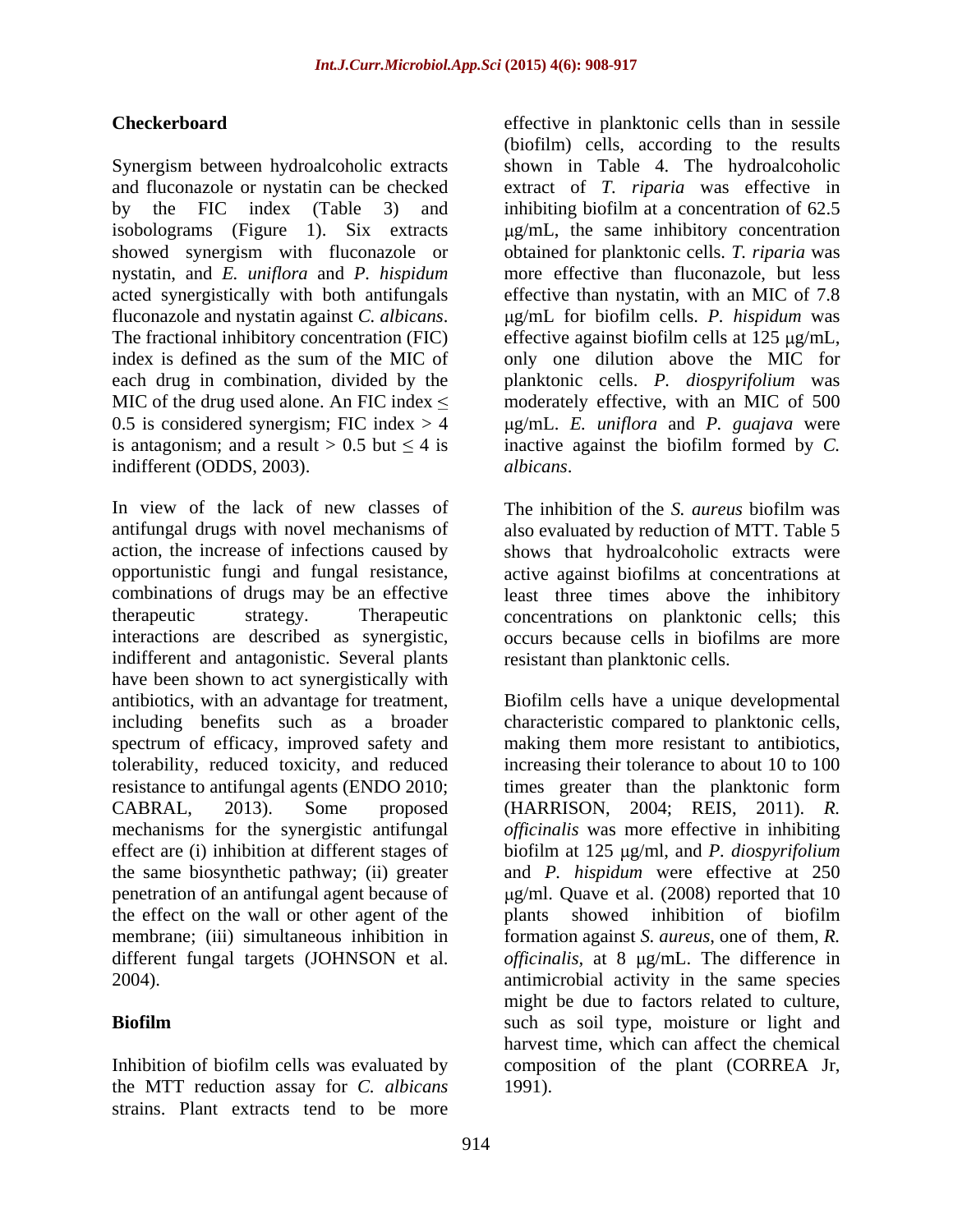Five species were active against biofilm cells of *C. albicans* and *S. aureus*, which is very interesting since the formation of biofilms by microrganisms and infections References related to biofilms has stimulated a search for new anti-biofilm strategies. Biofilms often cause chronic infections with high tolerance to antimicrobials compared to treat microbial diseases. Curr Pharm planktonic cultures, and resist macrophages<br>and other components of the immune and other components of the immune Auricchio, M.T., Bugno, A., Barros, S.B.M. system. 2007. Antimicrobial and antioxidant

We also evaluated the ability of discovery from medicinal plants. Life hydroalcoholic extracts from *T. riparia* and *P. hispidum* to bind directly to ergosterol by the method of MIC determination, with exogenous ergosterol added to the medium. Neither of the two extracts significantly altered MIC values against *C. albicans*, frente a óleos essenciais de algumas indicating no connection to its mechanism of plantas do nordeste do Brasil. *Infarma*, action with the ergosterol molecule. 5, 3/4.

This study contributes to the knowledge of antimicrobial properties of plants commonly found in Brazil. Seven different species of plants were tested, and showed some antimicrobial activity against bacteria and/or yeast species. Six of the seven species acted synergistically with the antifungal against *C.*  Cabral, M.E., Figueiroa, L.I.C., Farina, J.I. *albicans*, and five were also effective against biofilm cells of *C. albicans* and *S. aureus*. These *in vitro* assays indicate that these plant species are potential candidates for the development of new strategies to quantification. Rev Iberoam Micol. 30, treat fungal and bacterial infections. 31–38.

This study was supported by Conselho Nacional de Desenvolvimento Científico e Tecnológico (CNPq), Capacitação e Clinical and Laboratory Standards Institute**.** Aperfeiçoamento de Pessoal de Nível Superior, (Capes), Fundação Araucária and Programa de Pós-graduação em Ciências bacteria that grow aerobically.

Farmacêuticas da Universidade Estadual de Maringá.

# **References**

- Alviano, D.S., Alviano, C.S. 2009. Plant extracts: search for new alternatives to treat microbial diseases. *Curr Pharm Biotechno*. 10, 106-121.
- **Ergosterol assay** *unifora*. *Lat Am J Pharm*, 26, 76-81. activities and toxicity of *Eugenia* 
	- Baluna, M.J., Kinghom, A.D. 2005. Drug discovery from medicinal plants. *Life Sci.* 78, 431-441.
	- Bertini, L.M., Pereira, A.F., Oliveira, C.L.L., Menezes, E.A., Morais, S.M., Cunha, F.A., Cavalcanti, E.S.B. 2005. Perfil de sensibilidade de bactérias frente a óleos essenciais de algumas plantas do nordeste do Brasil. *Infarma,* 5, 3/4.
	- Brasileiro, B.G., Pizzioli, V.R., Raslan, D.S., Jamal, C.M., Silveira, D. 2006. Triagem das atividades antimicrobiana e citotóxica de algumas plantas medicinais brasileiras usadas na cidade de Governador Valadares. *Rev. Bras. Cienc. Farm*. 42.
	- 2013. Synergistic antifungal activity of statin azole associations as witnessed by *Saccharomyces cerevisiae*- and *Candida utilis*-bioassays and ergosterol quantification. *Rev Iberoam Micol*. 30,  $31 - 38.$
- Acknowledgements 2008: reference method for broth Clinical and Laboratory Standards Institute. 2008: reference method for broth dilution antifungal susceptibility testing of yeasts. Approved standard,  $3<sup>rd</sup>$  e. rd<sub>o</sub> e. M27-A3, CLSI, Wayne, PA.
	- 2012: Methods for dilution antimicrobial susceptibility test for bacteria that grow aerobically.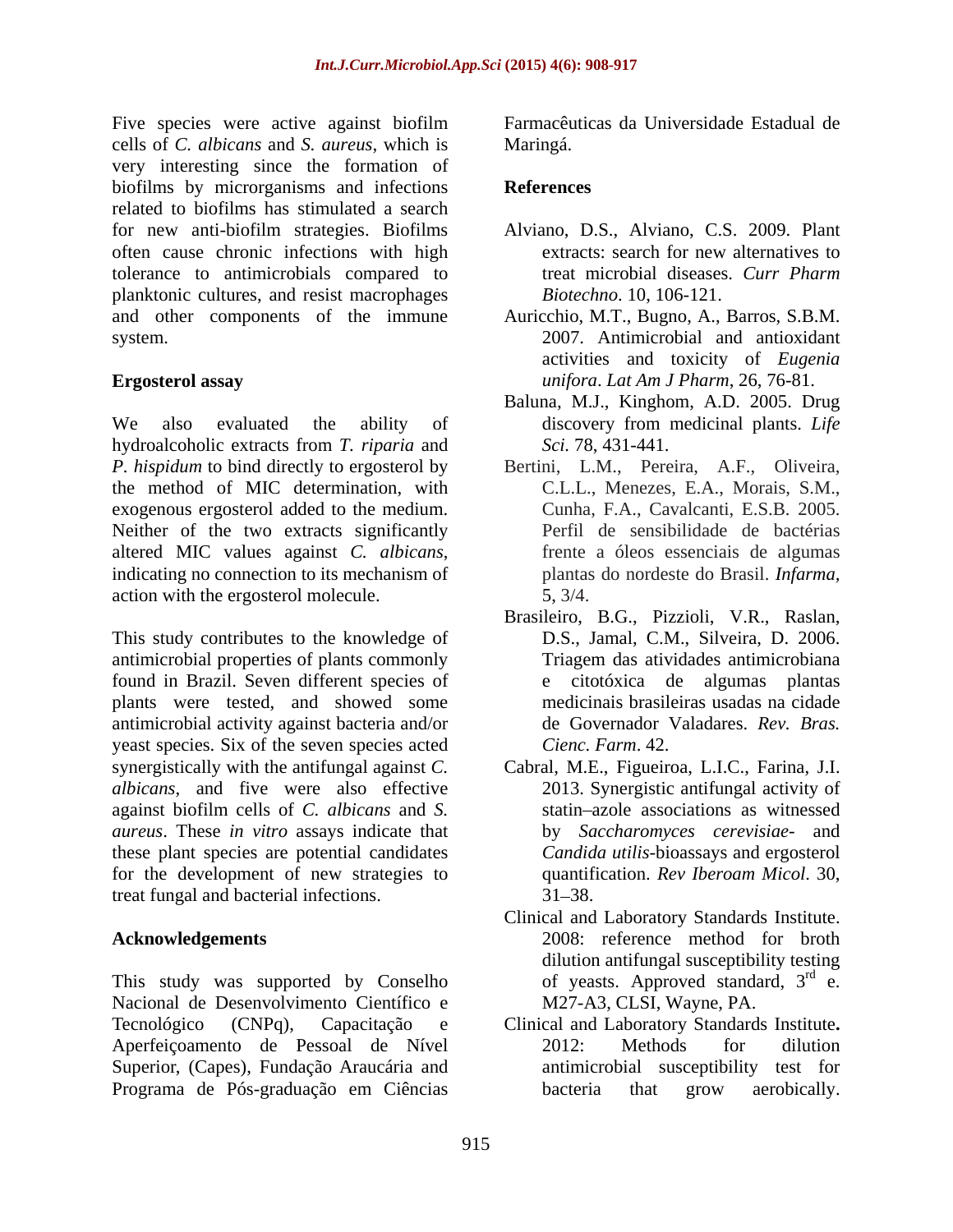- Correa Junior, C., Ming, L.C., Schefer, M.C. Copyright Emater-Parana.
- Denyer, S.P., Hugo, W.B. 1991. Biocide-Johnson, M.D., Macdougall, C., Ostrosky- Mechanisms of action of chemical 693-715.<br>biocides. The Society for Applied Machado, T
- Endo, E.H., Cortez, D.A.G., Nakamura,
- Gazim, Z.C., Amorim, A.C.L., Hovell, antimicrobiana del *Psidium guajava* I.A., Ferreira, G.A., Cortez, D.A.G.
- Halberstein, R.A. 2005. Medicinal plants: patterns. *Ann Epidemiol.* 15, 680-699.
- metalloid oxyanions. *FEMS Microbiol*
- Holetz, F.B., Pessini, G.L., Sanches, N.R.,
- Approved standard, 9<sup>th</sup> ed. M07-A9, Hussain, A.I., Anwar, F., Chatha, S.A.S., CLSI, Wayne, PA. Jabbar, A., Mahboob, S., Nigam, S.S. 1991. Cultivo de plantas medicinais, oil: antiproliferative, antioxidant and condimentares aromáticas. Curitiba: antibacterial activities. *Braz. J. Microb.* 2010. *Rosmarinus of icinalis* essential 41, 1070-1078.
- induced damage to the bacterial Zeichner, L., Perfect, J.R., Rex, J.H. cytoplasmic membrane. In S. P. 2004. Combination antifungal therapy. Denyer, & W. B. Hugo (Eds.). *Antimicrob Agents Chemother*, 48, 693-715.
- biocides. The Society for Applied Machado, T.B., Pinto, A.V., Pinto, Bacteriology, Blackwell Scientific M.C.F.R., Leal, I.C.R., Silva, M.G., Publication, Technical Series 27, Amaral, A.C.F., Kuster, R.M., Netto Oxford, London, pp 171-188. dos Santos, K.R. 2003. *In vitro* activity T.U., Nakamura, C.V., Dias Filho, B.P. occurring naphthoquinones and their 2010. Potent antifungal activity of analogues, against methicillin-resistant extracts and pure compound isolated Staphylococcus aureus. Int J. of from pomegranate peels and synergism Antimicrob Agents. 21, 279–284. of Brazilian medicinal plants, naturally *Staphylococcus aureus. Int J. of Antimicrob Agents*. 21, 279 284.
- with fluconazole against *Candida*  Martinez, M.J., Molina, N., Boucort, E. *albinos*. *Res Microbiol*. 161, 534-540. 1997. Evaluación de la actividad A.M.C., Rezende, C.M., Nascimento,  $L.$  (GUAYABA). Rev. Cubana de antimicrobiana del *Psidium guajava* L. (GUAYABA). *Rev. Cubana de Plantas Medicinales*, 2, 12-14.
- 2010. Seasonal variation, chemical Nakamura, C.V., Santos, A.O., composition, and analgesic and Vendrametto, M.C., Luize, O.S., Dias antimicrobial activities of the essential Filho, B.P., Cortez, D.A.G., Ueda oil from leaves of *Tetradenia riparia* (Hochst.) Codd in Southern Brazil. *Molecules*, 15, 5509-5524. hidroalcoólico e de frações obtidas de historical and cross-cultural usage var. *pallescens* (C. DC.) Yunck. *Rev.*  Nakamura, C.V., Santos, A.O., Nakamura, T. 2006. Atividade antileishmania do extrato folhas de *Piper regnellii* (Miq.) C. DC. *Bras. Farmacogn.* 16*,*61-66.
- Harrison, J.J., Ceri, H., Stremick, C., Tuner, Nascimento, G.G.F., Locatelli, J., Freitas, R.J. 2004. Differences in biofilm and P.C., Silva, G.L. 2000. Antibacterial planktonic cell mediated reduction of *let.* 235, 357 362. bacteria. *Braz. J. Microbiol*., 31, 247 P.C., Silva, G.L. 2000. Antibacterial activity of plant extracts and phytochemicals on antibiotic resistant 256.
	- Cortez, D.A.G., Nakamura, C.V., Dias Navickiene, H.M.D., Alécio, A.C., Kato, Filho, B.P. 2002. Screening of some M.J., Bolzani, V.S., Young, M.C.M., plants used in the Brazilian folk Cavalheiro, A.J., Furlan, M. 2000. medicine for the treatment of infectious Antifungal amides from *Piper* diseases. *Mem. do Inst. Oswaldo Cruz*, hispidum and *Piper tuberculatum.*<br>97, 1027-1031. *Phytochemistry.* 55, 621-626. Antifungal amides from *Piper hispidum* and *Piper tuberculatum*. *Phytochemistry*. 55, 621-626.